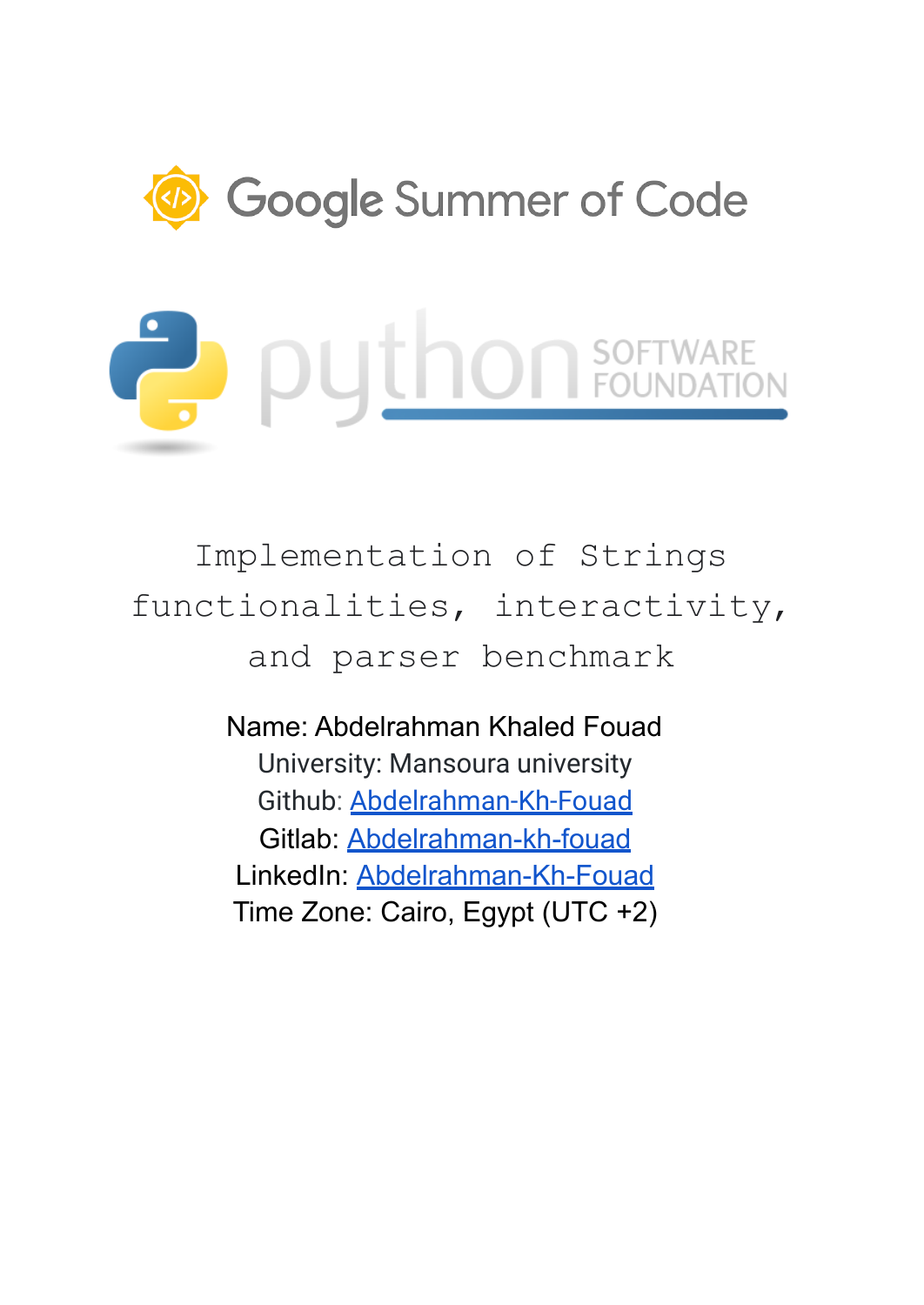# About me:

- I'm a Computer Science student at the Faculty of Computers and Information, Mansoura University - Egypt (fourth year).
- I have completed the basic courses in Computer Science (Algorithms and data-structure, Computer Architecture, Networks, etc.) this semester; also, I have a compiler design course.
- I am interested in competitive programming, practicing problem-solving, and participating in competitions.

# Background and experience:

- I'm coding in C++, python, and a little java; mainly, I'm using Linux (Kubuntu).
- My experience in C++ was in several projects i made by SMFL and problem-solving.
- I have some experience in web development from my 2021 internship, which made me familiar with flask apps and vue.js, and a little of Kubernetes.

# My projects:

- $\bullet$  Contained C++:
	- First two projects of CS106x stanford (programming abstraction in  $C++$ ) using  $(C++$  , SMFL):
		- [Fauxtoshop](https://gitlab.com/Abdelrahman-kh-fouad/CS106x/-/tree/main/Fauxtoshop)
		- [GameOfLife](https://gitlab.com/Abdelrahman-kh-fouad/CS106x/-/tree/main/GameOfLife)
	- Some of my solutions of [problems\(different](https://github.com/Abdelrahman-Kh-Fouad/ProblemSolving) judges)
- Contained python:
	- [Vjudge-Solution](https://github.com/Abdelrahman-Kh-Fouad/GetSolutionsFormVjudge): get all solutions on vjudge and organize them.
	- [Movies:](https://github.com/Abdelrahman-Kh-Fouad/pyqtMovies) pypt app to search for movies rate and add some movies to favorites.
	- o **[INI-Parser](https://github.com/Abdelrahman-Kh-Fouad/Ini-parser):** parser and manipulator for ini files.
	- [TODO:](https://github.com/Abdelrahman-Kh-Fouad/ToDo) todo website is written in vue.js and flask app.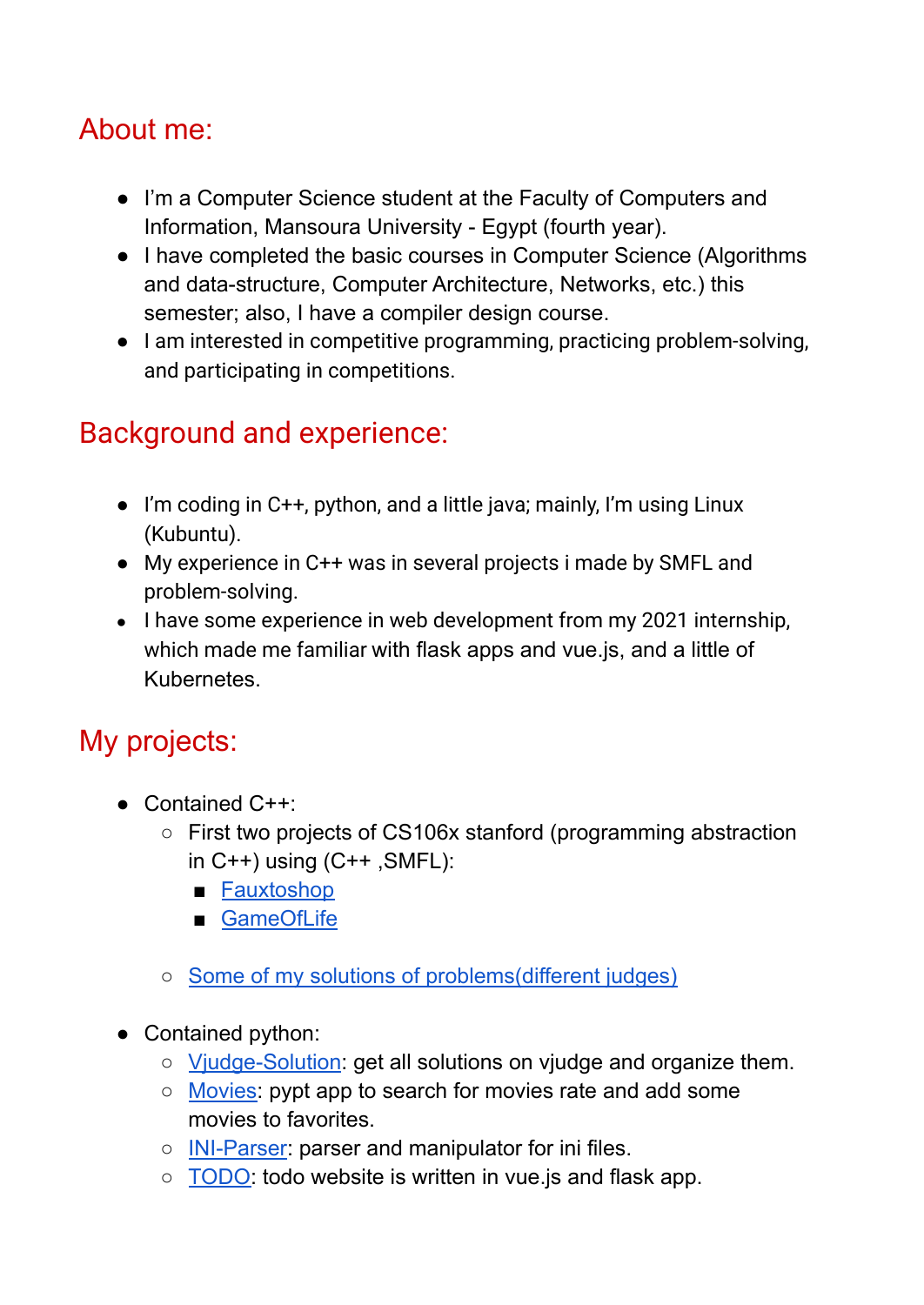- Others:
	- [Pac-man](https://github.com/mmabas77/AI-Project-3-CS) clone: I implemented a maze generator and shortest path for enemies(Java, Android SDK).

# Open source experience:

I have experience in open-source contributions.

● [Pydatastructs](https://github.com/codezonediitj/pydatastructs): I implemented 2d BIT and generalized BIT(Binary Indexed Tree) in [#495](https://github.com/codezonediitj/pydatastructs/pull/495/) (Not merged yet).

#### Availability and time zone:

In the first three weeks of the code period, I will be in my exams to contribute work in other weeks. I will be working only on the project during the summer, communicating with mentors regularly, and being available full-time (35 hours per week).

My time zone is (UTC +2 Cairo).

#### Contributions to Lpython:

- Merged :
	- $\circ$  Add max(), min()  $\#335$  $\#335$ : implement built in function max and min to get maximum of two, three elements or minimum of two, three elements.
	- $\circ$  Change doctest.h to newer version(Ondřej Čertík idea)  $\#309$  $\#309$
- Opened:
	- $\circ$  –time-report implementation  $\frac{\#359}{\#359}$ : time report option in lpython to gave a time report in each stage.
	- Parser benchmark [#394:](https://github.com/lcompilers/lpython/pull/394) benchmark script to run timers for multiple files.

#### **Motivation:**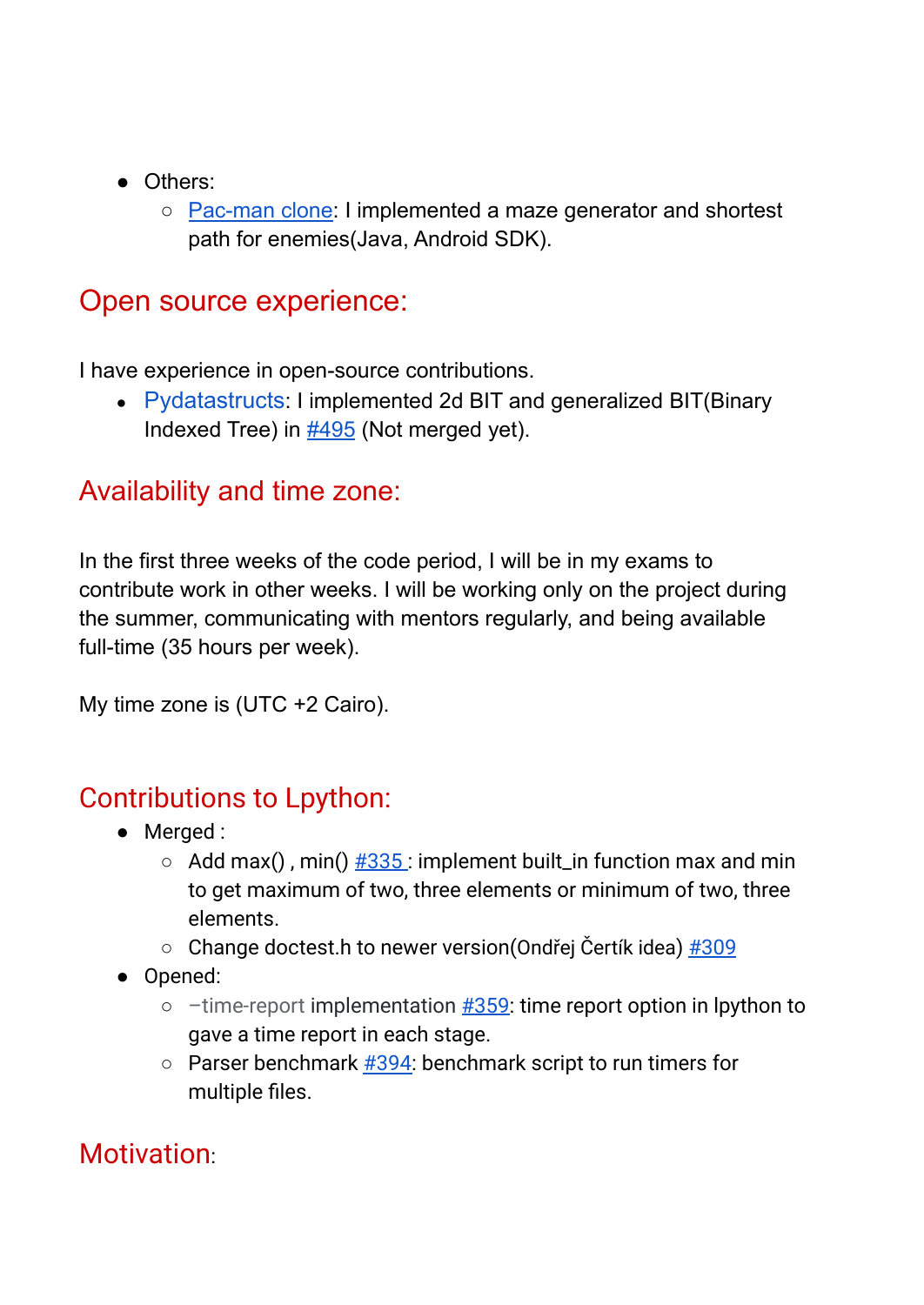i'm always interest in programming language and some concepts of computational theory, so lpython give me a big opportunity to contribute in python compiler, this powerful language, and to take adventure to learning compilers in depth.

# Project Idea:

The project idea is to add two features from ASR and LLVM levels and benchmark for the new [parser.](https://github.com/lcompilers/lpython/issues/298)

- Implementing strings functionality: this feature is mainly in asr and llvm levels; the main idea here is to add string functionalities like:
	- Concatenating.
	- Passing to and from functions.
	- Lists of strings.
	- Any function that mentors needs for other features. (functionalities mentioned by the mentor: Ondřej Čertík ) So I will learn llvm ir for (asr to llvm stage) and learn about (ast to asr stage), and I already have a little experience with ast to asr stage from implementing **max() and min()** functions.

Recently mentors have decided to implement intrinsic functions with a [new](https://gitlab.com/lfortran/lfortran/-/merge_requests/1700) [approac](https://gitlab.com/lfortran/lfortran/-/merge_requests/1700)h, and it will make it easy to [handle](https://github.com/lcompilers/lpython/issues/273#issuecomment-1099462717) problems of strings functions So I will learn llvm, and if there is anything related to strings while implementing this new approach, I will make it.

After I learn llvm I will add the main functionalities that the mentors discussed and decided to implement during the Bonding period.

● Adding interactive option: interactive option is the mood of the compiler that evaluates line by line in an interactive way with the user. Like every python interpreter like ipython, interactive is very useful for users; it makes it easy for a programmer to see results in an immediate moment, and it is used by data scientists allows to see results periodically, so it's very important to implement in lpython.

Interactivity implemented already in LFortran, and we already have infrastructure from Lfortran and utilities like tpl [dir](https://gitlab.com/lfortran/lfortran/-/tree/master/src/bin/tpl) that contain terminal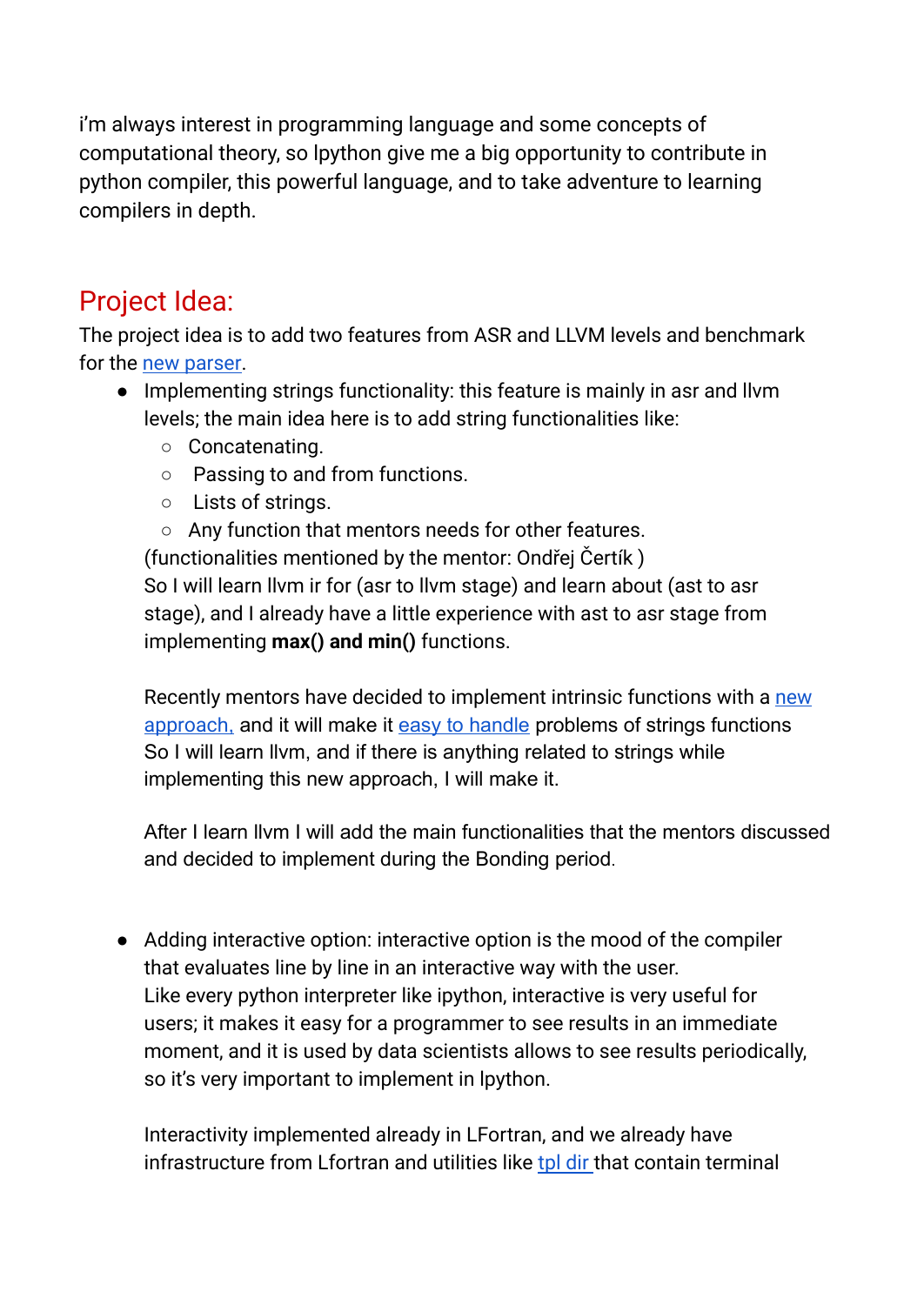functionalities and some functions that print results in the terminal; also lpython evaluator is ready, I will add anything missing in the evaluator and implement the whole interactive mood **in src/bin/lpython.cpp .**

• Make parser [benchmark:](https://github.com/lcompilers/lpython/issues/344) there is a new [parser](https://github.com/lcompilers/lpython/issues/298) now that is being implemented, and we want to estimate its speed in comparison to the older parser(python parser).

The first thing I must implement is a timer in the parsing stage in lpython to estimate the time that takes a new parser; in Lfortran there is an option **–time-report** that shows time results of every stage (reading-file, parsing, ast to asr, and asr to llvm), so I should make this time report also in Lpython, and with this, we can use this report to know parser time, and users could see this report if they choose **–time-report** option.

And I have already implemented it on this pull [request.](https://github.com/lcompilers/lpython/pull/359)

The next step is making a benchmark itself, and it will compare files and estimate their parsing time; the workflow here will be the same as the tests workflow, we will have a dir we put on it files we want to compare, and it will run them all and compare times, and the output will be results graph like this:



And the basic implementation for benchmark in this [pr.](https://github.com/lcompilers/lpython/pull/394)

# Time period :

- **● Community Bonding Period** (May 20, 2022 June 12, 2022)
	- Get to understand the codebase. Specifically, llvm ir part.
	- Discuss the ideas, their difficulties, and ways to solve them with mentors and their recommendations for suitable strings functionalities to be implemented and finalize the time plan.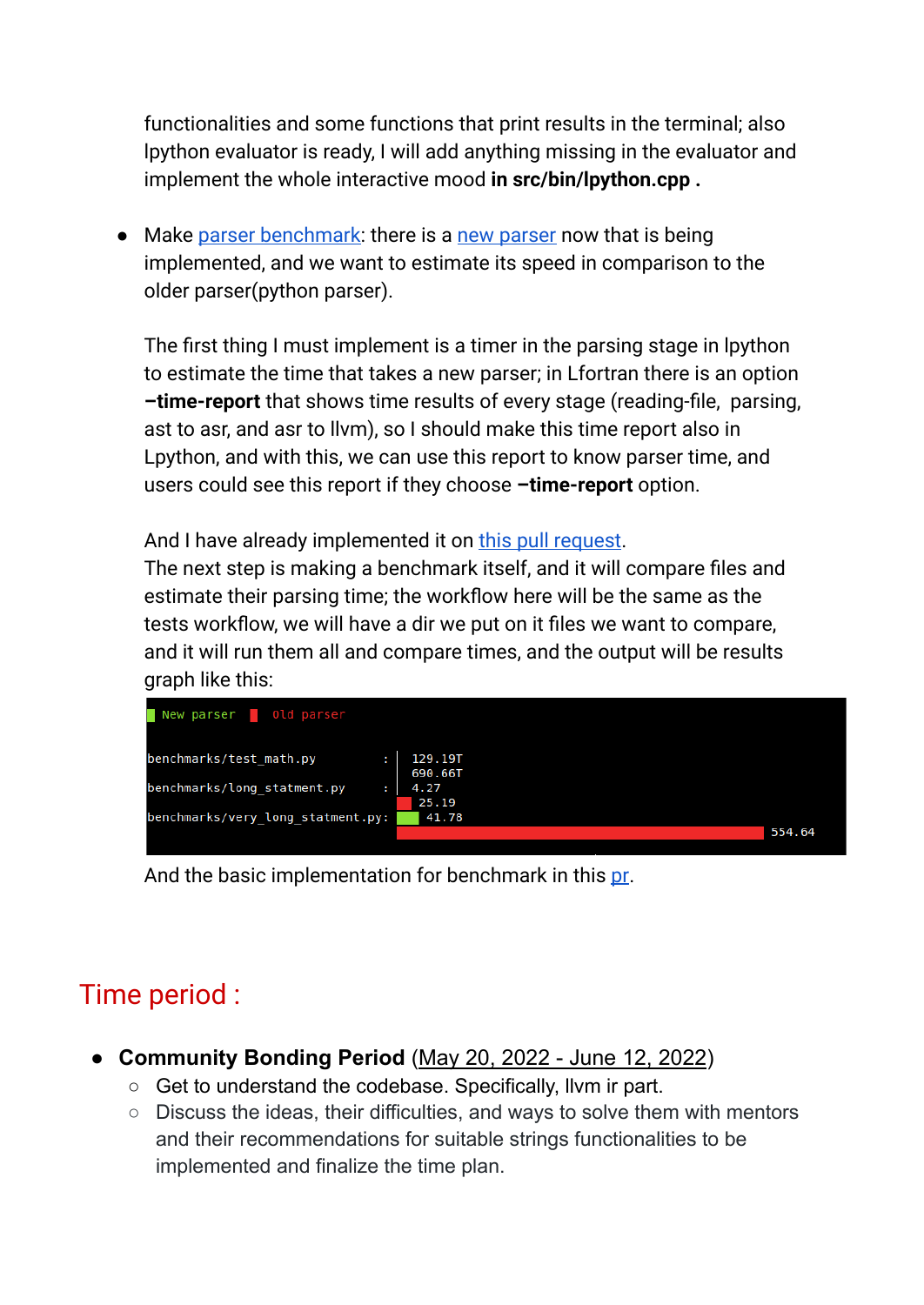- $\circ$  I'll start coding in the middle of this period if the time is more than required.
- **Coding phase** (June 13, 2022 September 04, 2022)
	- $\bullet$  Week 1 3 (June 13 July 3)
		- In this period, the final exams of the spring will start. This is not official since the semester agenda is not yet posted. In this period, it'll not be very easy to actively contribute to the project. Nonetheless, I'll be present on the zulip discussing the project and keeping up with the updates.
	- $\bullet$  Week 4 6 (July 4 July 24)
		- I continue learning llvm and starting to implement some string functionalities.
		- I will try to fix any functions doesn't complete because of strings functionalities.
		- Finish basic benchmark parser with basic output graph.
	- Week  $7 9$  (July 25 August 14)
		- I will finish strings functionalities that I discuss with mentors during the Bonding period
		- $\circ$  I will finish the benchmark and make generalize for a lot of options for comparison if the project needs this in the future.
	- Week 10 -12(August 15 September 4)
		- I will bring the infrastructure and code we will use for interactivity from Fortran.
		- I will add necessary features to the evaluation methods
	- Week 13 (September 5 September 11)
		- I will be finalizing my work and adding all things in docs or (make comments and articles to describe my work and help people in the future).

If I have a chance to start coding during the bonding period, I will start To make up for the exams period.